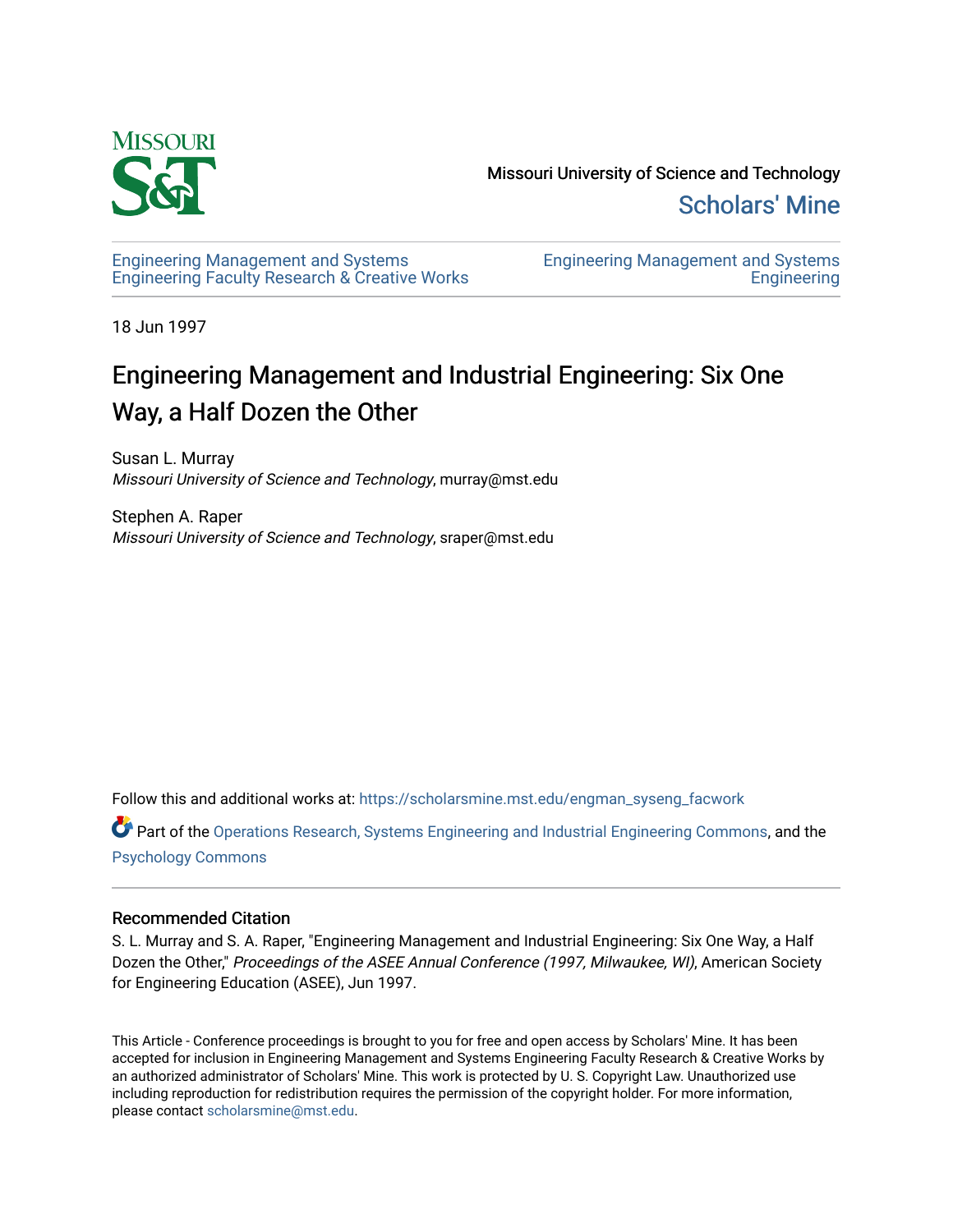# **Engineering Management and Industrial Engineering: Six One Way, A Half Dozen the Other**

**Susan L. Murray Ph.D., P.E. & Stephen A. Raper Ph.D. Engineering Management Department University of Missouri-Rolla Rolla, Missouri 65409-0370, USA**

#### **Introduction**

To some people Engineering Management (EMgt) is a speciality within Industrial Engineering (IE), to others Engineering Management is broader than IE. For some the terms are interchangeable. Is there a difference? In this paper we present a comparison of the two disciplines to show there are similarities and differences.

#### **History**

Comparing the histories of the two disciplines shows a clear distinction. IE is a significantly older program. The first Industrial Engineering degree program was established in 1908 at Penn State. The much younger Engineering Management discipline began with the University of Missouri-Rolla program in 1967.  $(10)$  However, other sources note MIT began a program similar to Engineering Management in about 1915.  $(11,12)$  The first Industrial Engineering Ph.D. awarded in the United States went to Ralph M. Barnes from Cornell University in 1932. His thesis lead to the publication of the "Motion and Time Study" textbook.  $(7)$  The University of Missouri-Rolla awarded the first Engineering Management doctorate of philosophy in 1984 to Madison Daily. (He is currently an active member of ASEE.)

Both disciplines have their roots in the work of engineering pioneers at the turn of the century. Work in motion and time study, along with other efficiency driven techniques, was the beginning of Industrial Engineering. One of the most famous of these pioneers was Frederick Taylor. His efforts to quantify work effort resulted in Taylor being considered, by many, the father of scientific management. Other early pioneers include Henry Gantt, Harrington Emerson, and Frank and Lillian Gilbreth. Both IE and EMgt can trace their roots to the era of scientific management and the work of these individuals. A noted change for Industrial Engineering occurred after World War II when many programs shifted their focus towards Operations Research.  $^{(13)}$  For some this shift marks the beginning of the distinction between the two disciplines.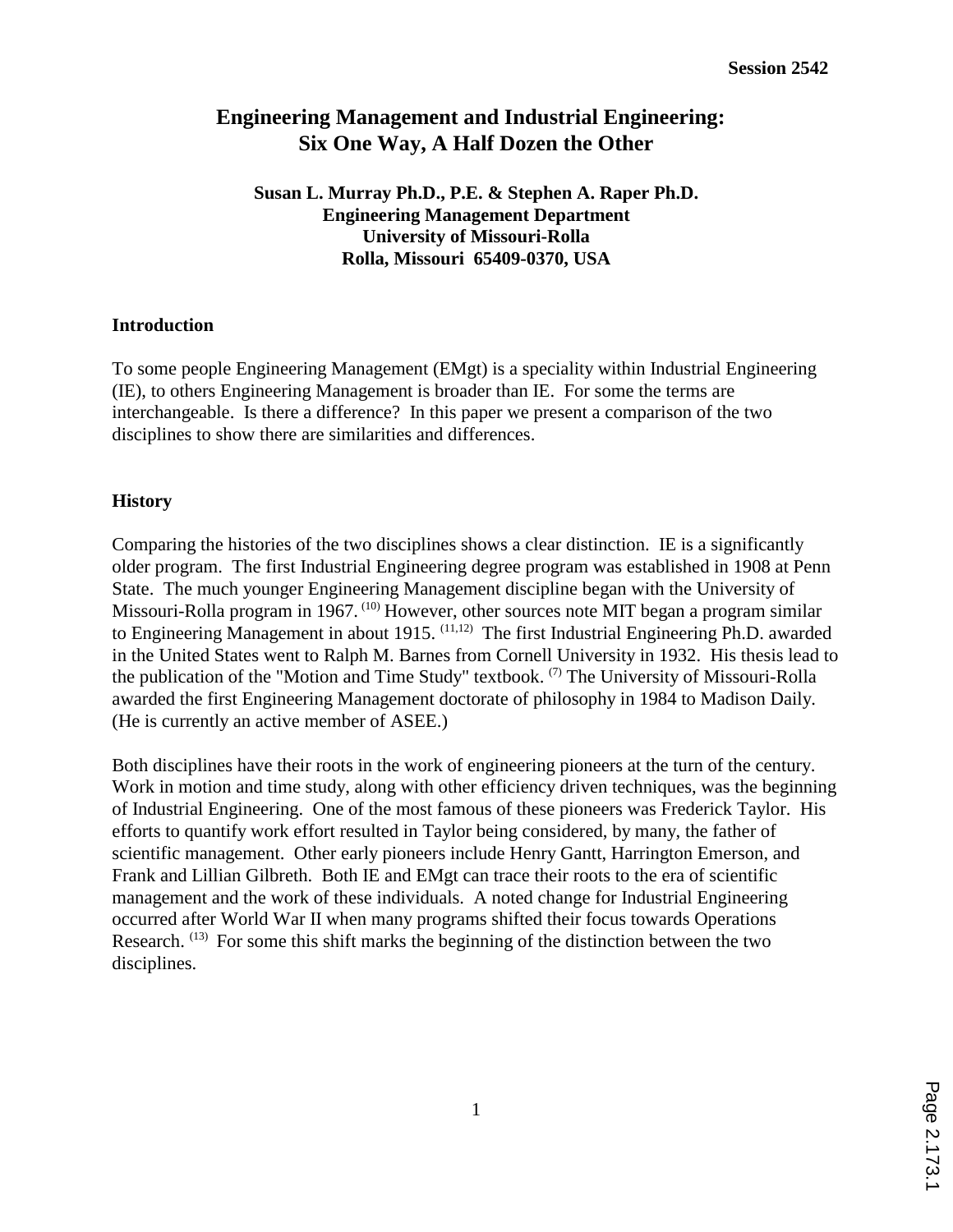### **Definitions**

Engineers have attempted to define both fields, but no one definition is agreed on by everyone. The definitions are often very similar.

Engineering Management is designing, operating and continuously improving purposeful systems of people, machines, money, time, information and energy by integrating engineering and management knowledge, techniques and skills to achieve desired goals in a technological enterprise through concern for the environment, quality and ethics. <sup>(5)</sup>

A second definition states Engineering Management is the discipline addressed to making and implementing decisions for strategic and operational leadership in current and emerging technologies and their impacts on interrelated systems. (12)

In 1989, IIE prepared the following definition of IE to reflect what the profession would be in 2000:

Industrial Engineering will be recognized as the leading profession whose practitioners plan, design, implement, and manage integrated production and service delivery systems that assure performance, reliability, maintainability, schedule adherence and cost control. These systems may be sociotechnical in nature, and will integrate people, information, material equipment, processes, and energy throughout the life cycle of the product, service, or program.

The profession will adopt as its goal profitability, effectiveness, efficiency, adaptability, responsiveness, quality, and the continuous improvement of products and services throughout their life cycles. The humanities and social sciences (including economics), computer sciences, basic sciences, management sciences, highly developed communications skills along with physical, behavioral, mathematical, statistical, organizational, and ethical concepts will be used to achieve these ends. (14)

It is readily apparent that no clear distinctions can be made between the two definitions. Both are concerned with operating and improving complex systems. Both fields are very broad and challenging to define!

# **Academic Programs**

A numerical comparison of the Engineering Management and Industrial Engineering programs in the United States is presented in Table 1. Reviewing the data, it becomes apparent that IE has more programs and more graduates. The starting salaries for all practical purposes can be considered equivalent. (Note: The salary data is from two different sources; direct comparisons may not be valid.)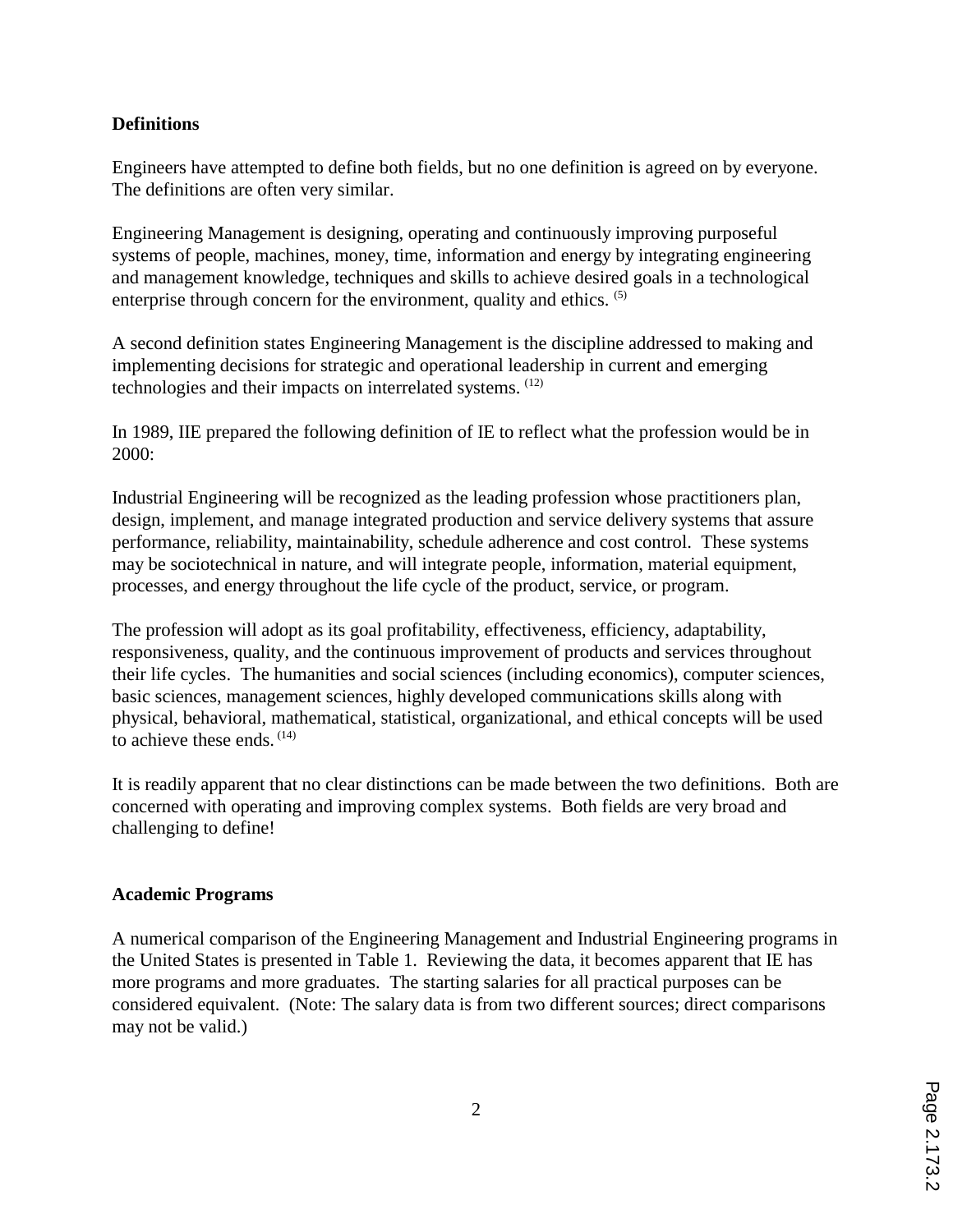|                                                               | <b>Engineering Management</b> | <b>Industrial Engineering</b> |
|---------------------------------------------------------------|-------------------------------|-------------------------------|
| Number of Undergraduate<br>Programs                           | $25^{(1)}$ *                  | $102^{(2)}$                   |
| Number of ABET<br><b>Undergraduate Accredited</b><br>Programs | $3^{(3)}$                     | $95^{(2)}$                    |
| Number of Graduate<br>Programs                                | $20^{(4)}$ *                  | $79^{(4)}$                    |
| <b>First Degree Program</b>                                   | $1967^{(5)}$                  | $1908^{(6)}$                  |
| <b>First Doctorate of Philosophy</b>                          | $1984^{(5)}$                  | $1932^{(7)}$                  |
| <b>Average Starting Salary</b>                                | \$33,804 (8)                  | $$36,281^{(9)}$               |
| Number of Full-time<br><b>Equivalent Faculty</b>              | $103.5^{(2)}$                 | $1150^{(2)}$                  |
| Number of Undergraduate<br>Degrees Awarded                    | $158^{(2)}$                   | 3332 $(2)$                    |

#### **Table 1. U.S. PROGRAMS COMPARISON**

\* These values listed differ significantly from those in the 1990 IEEE Transactions of Engineering Management editorial.  $(12)$  The editorial denoted number of undergraduate programs equal to 29 and the number of graduate programs equal to 76.

As can be seem from Table 1, IE programs are more numerous as both the undergraduate and graduate levels. However, if a broader interpretation of Engineering Management is allowed one source indicates that in 1990, there were at least 121 Engineering Management type programs at the graduate and undergraduate level.  $(12)$ 

# **Curriculum**

The college classes that are included in the two fields are difficult to compare. Five programs were selected in both fields, IE (GA Tech, Penn State, Purdue, Texas A&M, and Virginia Tech) and EMgt (Steven's Institute, Univ of Tenn - Chattanooga, U.S. Military Academy, Univ Missouri-Rolla, Univ of the Pacific). Some core engineering courses were common to both groups. These included: calculus, chemistry, circuits, engineering economy, physics, and statistics/dynamics. There are also common humanities and English requirements.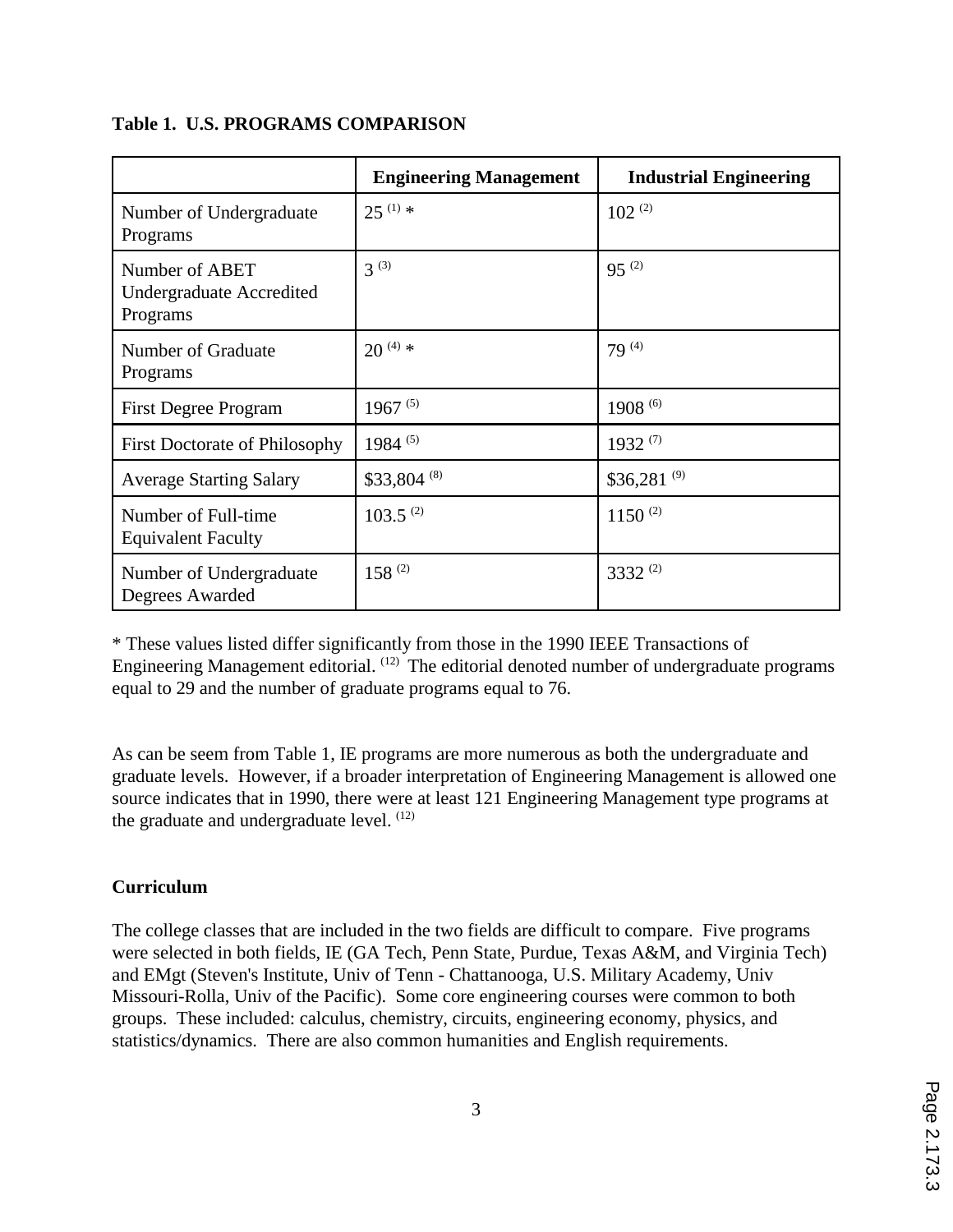# **Table 2. CURRICULUM DISTINCTIONS**

| <b>Engineering Management</b>                          | <b>Industrial Engineering</b> |  |
|--------------------------------------------------------|-------------------------------|--|
| Accounting                                             | Facility Design/Layout        |  |
| Finance                                                | <b>Human Factors</b>          |  |
| Marketing                                              | <b>Integrated Systems</b>     |  |
| <b>Organizational Behavior (General</b><br>Management) | Manufacturing                 |  |
| <b>Production/Operations Management</b>                | <b>Operations Research</b>    |  |
| <b>Project Management</b>                              | <b>Quality Control</b>        |  |

There are also common courses that are electives or preferences in many of the universities. These are shown in table 3.

# **Table 3. CURRICULUM OVERLAP**

| Computer Integrated Mfg.        | <b>Cost Accounting</b>             | Facility Layout/Location |
|---------------------------------|------------------------------------|--------------------------|
| Linear Programming              | Logistics                          | Safety                   |
| Scheduling                      | <b>Statistical Quality Control</b> | <b>Technical Writing</b> |
| <b>Total Quality Management</b> | <b>Work Measurement</b>            |                          |

# **Conclusions**

In many ways Industrial Engineering and Engineering Management are very similar. Industrial Engineers are faculty members in Engineering Management departments and vice versa. Numerous entry level positions in industry are often filled by graduates of both programs. The history and size of IE is definitely greater, although EMgt graduate programs are experiencing significant growth. The curriculum of both programs are fundamentally the same. The distinction is that the EMgt student is receiving more education in traditional business functions and the IE student is receiving more education in specialities such as operations research and/or human factors. Both fields have bright futures, preparing engineers to face the diverse challenges of the next century.